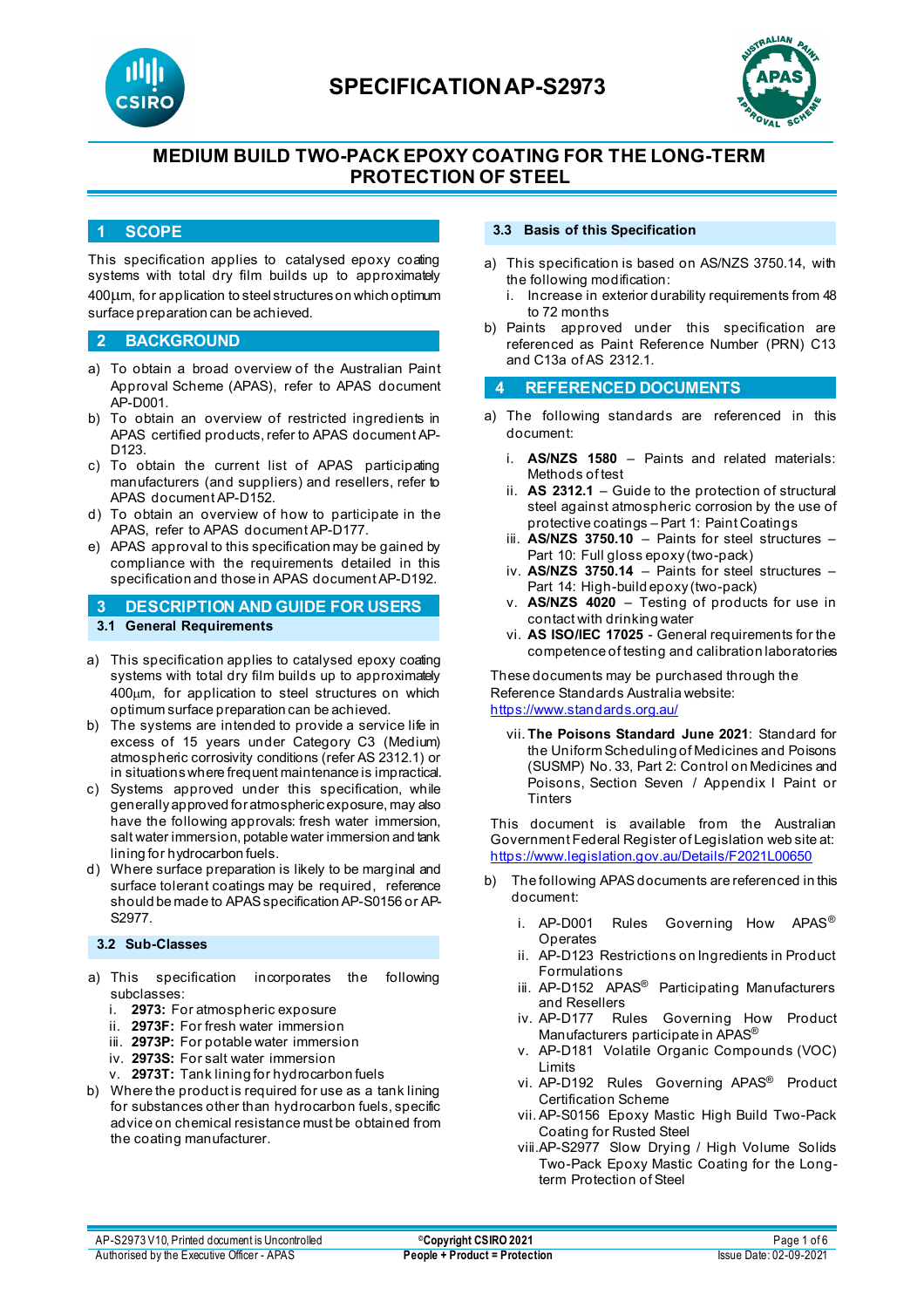



## **MEDIUM BUILD TWO-PACK EPOXY COATING FOR THE LONG-TERM PROTECTION OF STEEL**

All APAS documents are available for download from the APAS website: <https://vs.csiro.au/apas/documents/>

All APAS specificationsare available for download from the APAS website[: https://vs.csiro.au/apas/specifications/](https://vs.csiro.au/apas/specifications/)

#### **5 COMPOSITIONAL REQUIREMENTS**

- **5.1 Binder**
- a) Typically, the binder will be a catalysed epoxy binder with polyamide, amine adduct or other hardeners.

#### **5.2 Volatiles**

- a) The volatile portion shall be typically comprised of hydrocarbons.
- b) For VOC content restrictions, refer to APAS document AP-D181.

#### **5.3 Pigmentation**

a) The pigmentation shall be chosen to impart the properties detailed in clause 8, Table 1 below.

#### **5.4 Colour**

- a) Products approved under this specification are normally only available in a limited range of colours.
- b) The early chalking and loss of gloss characteristic of epoxies on exterior exposure may detract from the decorative properties but not from the protective properties of the product.

#### **6 PRODUCT APPROVAL REQUIREMENTS**

- **6.1 General Requirements**
- a) The product and its application for approval shall comply with the relevant requirements of APAS document AP-D192 during the life of the approval.

#### **6.2 Technical Requirements**

a) The product shall comply with **all** the requirements of clause 8, Table 1 below.

#### **6.3 Health and Safety Requirements**

- a) The manufacturer's Safety Data Sheet (SDS) must be studied closely prior to using the product and complied with during use of the product.
- b) As products covered by this specification principally contain solvents, the paint is considered flammable and should be stored away from all sources of heat or ignition.
- c) Containers should be resealed immediately after use and good ventilation provided during use to minimise the risk of fire or explosion and the long-term toxic effects of absorption of the vapour into the lungs.
- d) Care should be taken to avoid contact with the skin using protective clothing and barrier cream. All pumping equipment should be adequately earthed. It is anticipated that most of these products would be

applied by operators in well ventilated spray booths or in the field by operators with adequate safety equipment.

- e) Products intended for sale in Australia shall comply with all the requirements of the SUSMP. Products intended for sale in other countries shall comply with all local WHS and environmental requirements.
- f) The product shall comply with all requirements of clause 6.3 and 6.4 of APAS document AP-D192.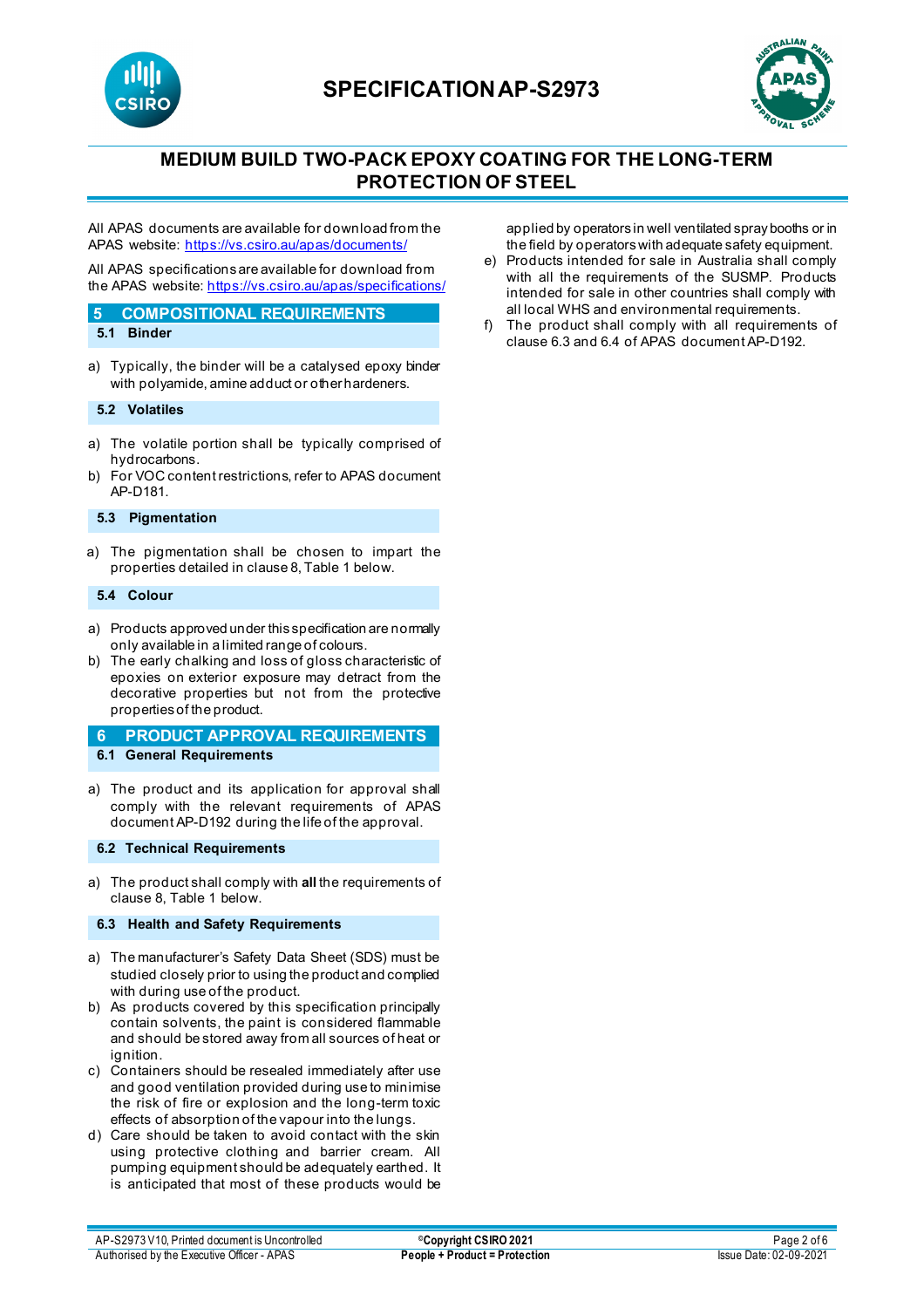



## **MEDIUM BUILD TWO-PACK EPOXY COATING FOR THE LONG-TERM PROTECTION OF STEEL**

#### **7 APPENDIX A**

**Guidelines for Approval of Coating Systems for Use in Potable Water**

- 7.1 APAS requires that all products intended for use in contact with potable water shall be approved for such an end use by an appropriate authority.
- 7.2 Such approval is indicated by having a suffix **P**after the specification number e.g. AP-S2973P. The issued certificate of product approval will clearly identify the appropriate exposure condition.
- 7.3 In order to gain product approval, the appropriate evidence of suitability needs to be supplied:
	- i. An AS ISO/IEC 17025 endorsed test report (NATA in Australia) from an approved authority indicating compliance with AS/NZS 4020 *Products for use in contact with drinking water*, refer below for approved testing authority, or
	- ii. Details of a technical case history of at least 6 years duration indicating satisfactory performance in contact with drinking water. A letter from the asset owner shall be supplied stating:
		- 1. The name of the product used, and
		- 2. The nature of its use in a potable water application, and
		- 3. The period during which it has been in continuous use, and
		- 4. How well it has been performing
- 7.4 In Australia, the APAS recognised testing laboratory for AS/NZS 4020 is:

#### **Australian Water Quality Centre (AWQC)** –

Business Unit of the South Australian Water Corporation (SA Water) NATA Accreditation No. 1115

250 Victoria Square ADELAIDE, South Australia, 5000

Direct Lab Number: (08) 7424 1512 General Enquiries[: producttesting@awqc.com.au](mailto:producttesting@awqc.com.au)

Direct Contacts: Michael Glasson (Supervisor Product Testing) Email[: michael.glasson@awqc.com.au](mailto:michael.glasson@awqc.com.au)

Peter Christopoulos (Senior Technical Officer – Product Testing) Email[: peter.christopoulos@awqc.com.au](mailto:peter.christopoulos@awqc.com.au) 

7.5 Following any changes to the ingredients of the formulation or to the source of raw materials, the product shall be retested to confirm continued compliance with the Standard. The new certificate of compliance shall form part of the re-submission to APAS as required by APAS document AP-D192.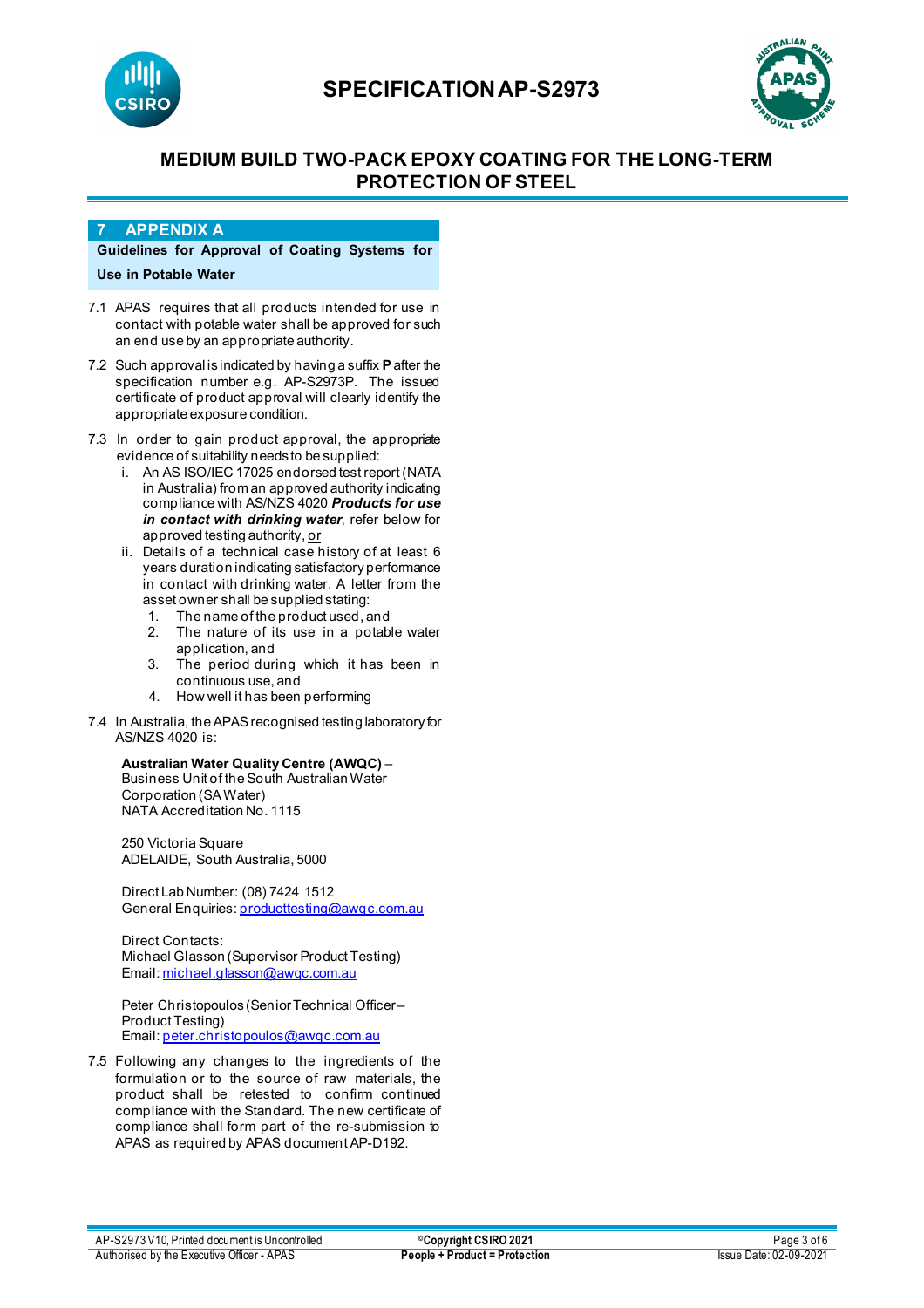



### **MEDIUM BUILD TWO-PACK EPOXY COATING FOR THE LONG-TERM PROTECTION OF STEEL**

### **8 TABLE 1: PERFORMANCE PROPERTIES**

| <b>TEST</b>                                                                      | <b>AS/NZS</b><br>1580<br><b>METHOD</b>             | <b>REQUIREMENTS</b>                                                                                                                                                                                                                                                                                    |
|----------------------------------------------------------------------------------|----------------------------------------------------|--------------------------------------------------------------------------------------------------------------------------------------------------------------------------------------------------------------------------------------------------------------------------------------------------------|
| <b>General Requirements</b>                                                      | <b>AS/NZS</b><br>3750.14                           | Shall comply with all the requirements of clause 2 Material<br>Requirements, with the exception of clause 2.5.8 where 48 months<br>shall be replaced by 72 months as detailed below.<br>All results shall be reported.<br><b>NOTE:</b> Other tests listed below are in addition to these requirements. |
| Non-volatile Content by Volume                                                   | 301.2                                              | Minimum 50%.                                                                                                                                                                                                                                                                                           |
| Thinning or Mixing Properties                                                    | 208.1                                              | Using 10% of manufacturers recommended thinner, there shall be no<br>signs of incompatibility.                                                                                                                                                                                                         |
| Viscosity                                                                        | 214.x                                              | State method and record results.                                                                                                                                                                                                                                                                       |
| Application of Aged Sample                                                       | <b>AS/NZS</b><br>3750.10<br>2.5.1                  | A sample of the product which has been stored at routine conditions<br>for 12 months shall produce a uniform finish typical of the product<br>type when applied by spray. The sprayed film shall still comply with<br>the requirements of:<br>Surface Dry Time:<br>$<$ 3 hours                         |
|                                                                                  | 2.5.2<br>2.5.3                                     | Hard Dry Time:<br>$<$ 18 hours<br><b>Curing Properties:</b><br>$> 1.5$ kg                                                                                                                                                                                                                              |
| Specular Gloss (60°)                                                             | 602.2                                              | To be recorded.                                                                                                                                                                                                                                                                                        |
| VOC Content                                                                      | <b>APAS</b><br>AP-D181                             | Refer to APAS document AP-D181 for method and limits.<br>If the APAS specification is not listed on AP-D181, a declaration of<br>VOC content is still required.                                                                                                                                        |
| Resistance to Natural Weathering<br><b>ALL Sub-classes</b>                       | <b>AS/NZS</b><br>3750.14<br>clause 2.5.8<br>457.1  | After 72 months exposure at all 3 atmospheric exposure sites (listed<br>in APAS document AP-D192, clause 12), the coating shall show no<br>integrity failure i.e. at the end of 6 years, the ratings shall be:                                                                                         |
|                                                                                  | 481.1.7<br>481.1.8<br>481.1.9<br>481.1.10<br>481.3 | Checking<br>0<br>0<br>Cracking<br>Blistering<br>0<br>Flaking and Peeling<br>0<br>Corrosion<br>0                                                                                                                                                                                                        |
| Resistance to Immersion - Salt and<br><b>Fresh Water</b><br>2973F and 2973S only | 481.1.7<br>481.1.8<br>481.1.9<br>481.1.10          | After 72 months immersion at the site appropriate to the approval<br>application (listed in APAS document AP-D192, clause 12), the<br>ratings for the coating shall be:<br>Checking<br>0<br>0<br>Cracking<br><b>Blistering</b><br>0<br>Flaking and Peeling<br>0                                        |
|                                                                                  | 481.3                                              | Corrosion<br>1                                                                                                                                                                                                                                                                                         |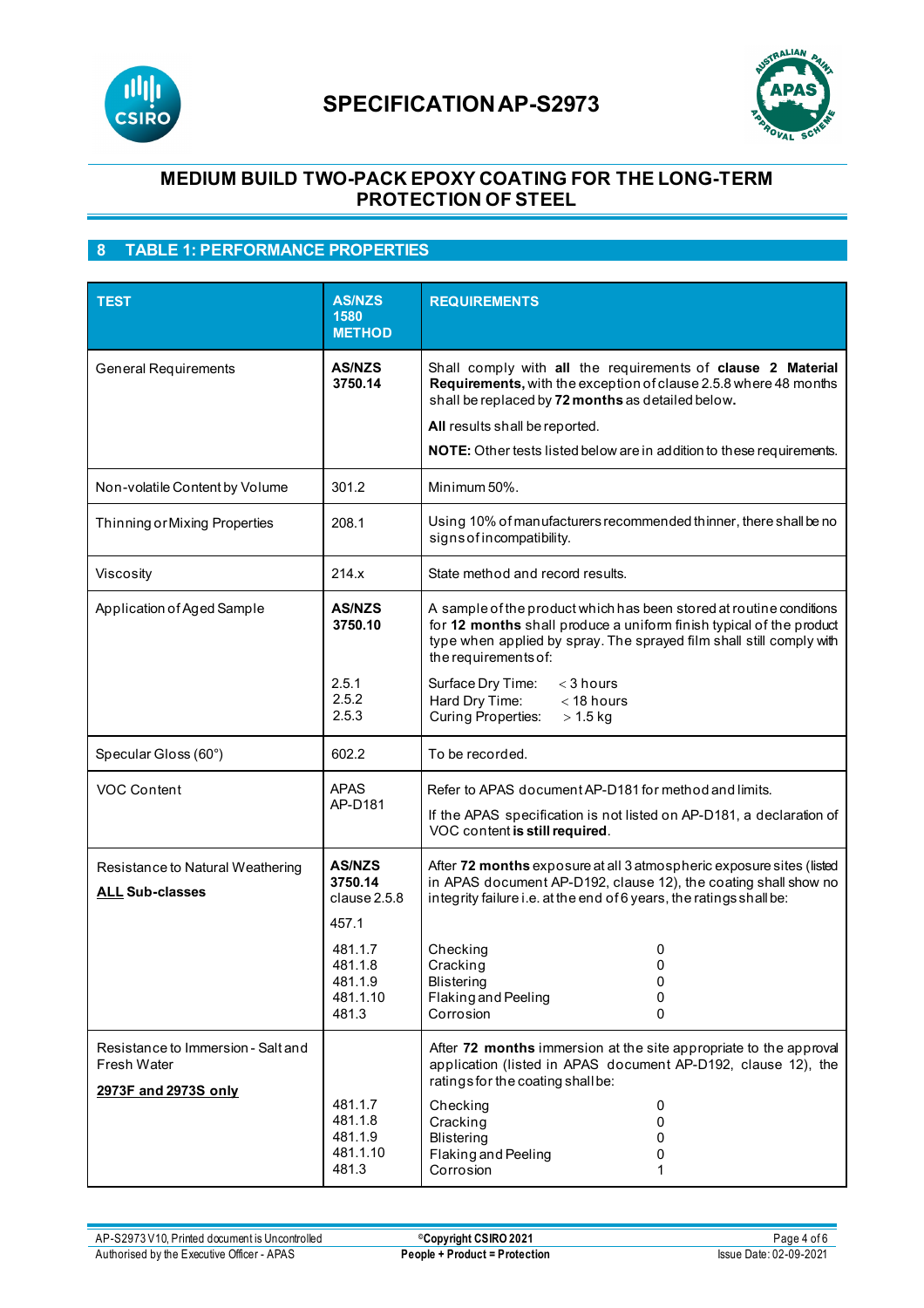



### **MEDIUM BUILD TWO-PACK EPOXY COATING FOR THE LONG-TERM PROTECTION OF STEEL**

| <b>TEST</b>                                                         | <b>AS/NZS</b><br>1580<br><b>METHOD</b> | <b>REQUIREMENTS</b>                                                                                                                                                                                                                                          |
|---------------------------------------------------------------------|----------------------------------------|--------------------------------------------------------------------------------------------------------------------------------------------------------------------------------------------------------------------------------------------------------------|
| Resistance to Immersion - Potable<br>Water<br>2973P only            | AS/NZS 4020                            | For potable water approval, the product shall pass the <b>Resistance to</b><br><b>Immersion - Fresh Water</b> requirements detailed above.<br>In addition, a potable water compliance certificate, as detailed in<br>clause 7, Appendix A shall be provided. |
| Resistance to Immersion -<br><b>Hydrocarbon Fuels</b><br>2973T only |                                        | When immersed for 2 hours at ambient temperature in a solution of<br>75% n-heptane and 25% toluene, the coating shall show no sign of<br>softening, lifting, crazing or blistering.                                                                          |